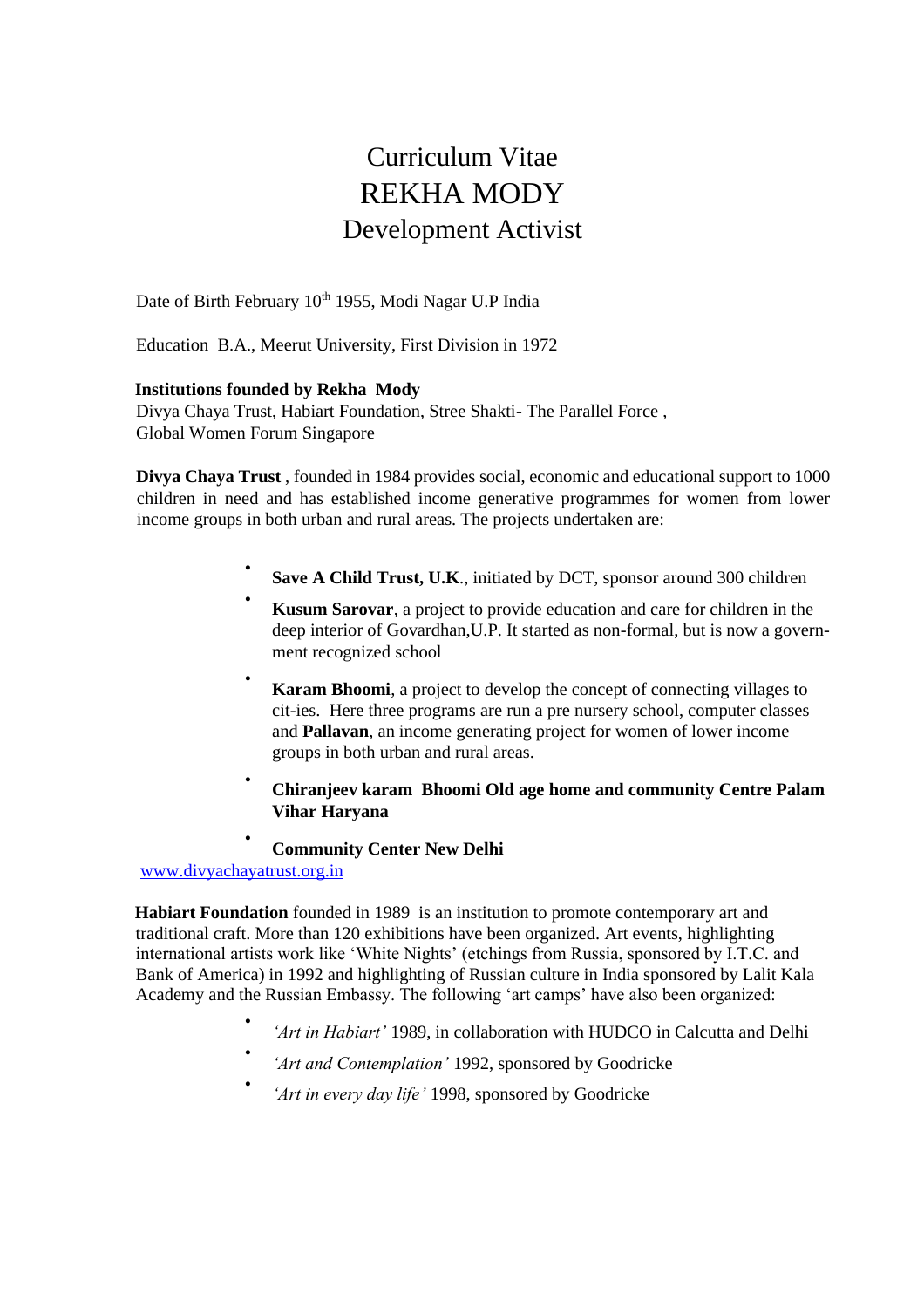- *Sphote a creative protest against terror 2001 to 2002 supported by seven centers and hundred and fifty artists. Exhibited in Parliament annexe on 13 December 2002. Peace Panels presented to the Parliament, Saarc and UN representative*
- *Art Walk 2003 featuring hundred and twenty five artists.*
- *Redefining Mona Lisa 2004 –2006 a project involving twelve artists*
- *India Splendor Los Angeles 2007, Singapore 2008* Curated International Saarc Seminar on Art Perspective with ICCR 2009

#### www.habiartfoundation.org

**Stree Shakti The parallel force** 1998 is a dynamic forum aiming at 'Networking for Action'. This forum provides a platform for joint actions as well as for collection, systematic processing and distribution of information related to women's issues in particular and general networking. The movement aims at being a catalyst for fundamental social changes. Stree Shakti has instituted two annual awards:

- Dayawati Modi Stree Shakti Samman, instituted in 1998 for *'A woman who dared to dream and had the ability to translate the dream into reality'*
- An award for A *Woman Scientist of the Year*
- *Vidushi Viddyottama Samman* is an effort to recognize current research work in Sanskrit by acknowledging the contribution of a contemporary Scholar of Sanskrit in Ujjain annually

#### **International Conference**

Stree Shakti The Parallel Force was the co-organizer of The Fourth International Congress of **Women, Work & Health** held in New Delhi in November 2005. Delegates from fifty three Nations met and deliberated on improving the work environment for women with a view of improving their physical and mental health.

International Conference on "**Ageing women: Critical Challenges and Concerns**", which was held on the 26-28th Women (SAFAW) in New Delhi was initiated. Delegates from Afghanistan, Bangladesh, India and Nepal came together to form this platform and to take up the cause of elderly women for supportive action August 2013 with the support of Help Age India and UNDP India, the South Asia Forum for Aged was launched during this conference.

A Collection of **Innovative Practices for care of elderly women in India** published with support of UNFPA in 2016 was released by Hon Speaker Sumitra Mahajan Ji .

From 2014 to 2015, Stree Shakti, along with HelpAge India, UNDP and other organizations has held five conferences on aging. With the help of UNFPA, Stree Shakti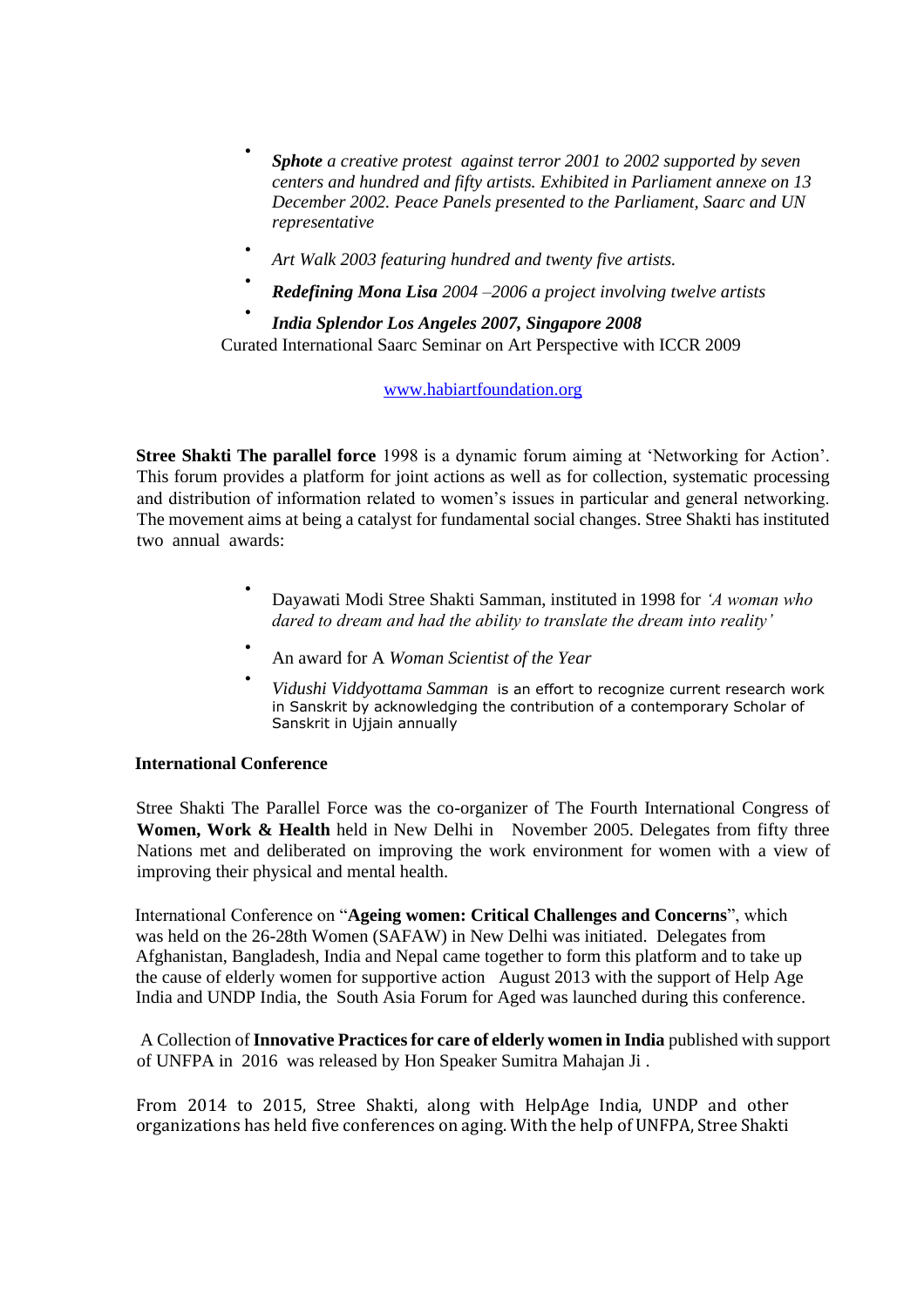selected nine institutions with considerable experience in this field, and chose fifteen researchers to study and document the best practices being implemented.

Different models of elderly care including Sulabh International's work with Vrindavan widows, Ekal Nari Shakti Sangathan's strategy of educating women on collective power, the International Longevity Center's programs for medical expenses sponsorship, compensated volunteering opportunities and housing for elder in Pune, the Calcutta Metropolitan Institute of Gerontology's day care centers, mobile clinics and livelihood programs, and the Nightingale Medical Trust's promotion of cost-effective medical services for Alzheimer's patients are included in the report. Additionally, the report also covers SEWA Bank's Life-Cycle Approach reaching out to elderly women by acknowledging the particular financial needs of that age, and HelpAge India's Vidarbha Project, which provides financial assistance to widows affected by farmer suicides. Selected oldage homes in Mumbai have also been studied and the best practices implemented have been documented; the Kerala State Government's commitment to the cause of protecting the elderly has also been studied

# Women through writing and theater

# • *A Quest For Roots Editor Rekha Mody Subeditor Rimi B Chattarjee*

### **Released in 1999** *– Second edition November 2008*

This book contextualizes the experience of women in India from the earliest recorded times to the mid-20th century. We have compiled in one book the histories of women through the centuries, of all faiths, castes and communities. Today's women in India have a need to be aware of the experiences and the achievements of their foremothers, stories not always recorded in conventional texts. To fill this gap, we document individual women, whether well known or little known, whose lives have contributed to the identity and concerns of Indian womanhood. Living women have not been included as they are still making history. It is biographical dictionary, a useful reference book to keep on your working table' – **Kushwant Singh HT 1999** 

Amazing tales .... So much strength, disappointment and tragedy ... A lot of beauty too' – **Thomas Easely** 

#### 'A wonderful contribution' – **Dr Kiran Bedi**

'There is a common thread that binds all these achievers: they succeeded in transgressing the constraints of a patriarchal society in their own ways. It is a collector's item.' –Book

#### Club **The Asian Age**

'Profiles of great Indian women through the ages. It seeks to highlight the female contribution to Indian society.' –**India Today 1999** 

• **Separate Journeys,** a collection of fifteen short stories from regional languages edited by Geeta Dharmarajan, introduction by Mary Ellis Gibson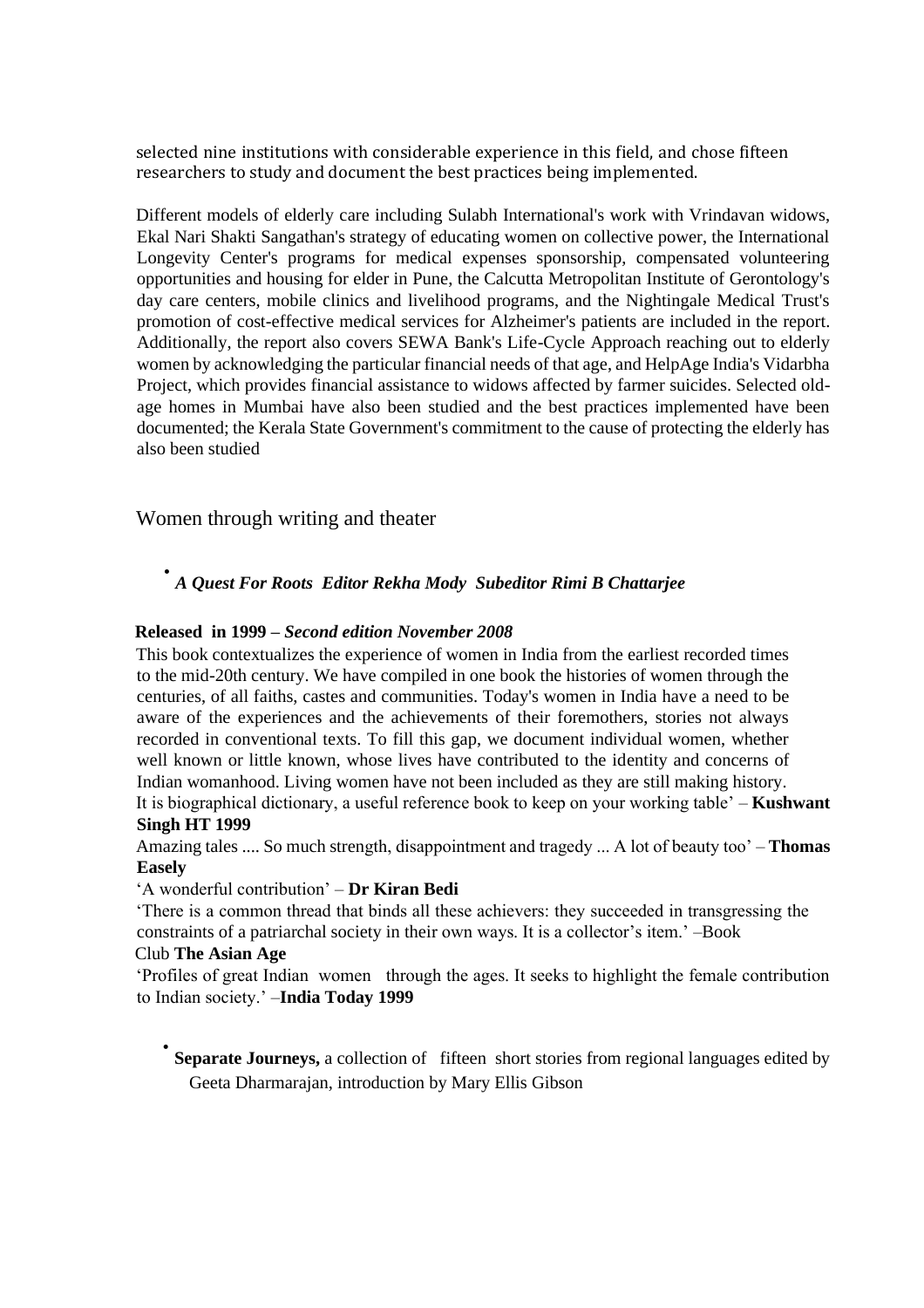First Edition India 1992 Garutman Ibd Publication Second Edition India 1998 Katha Garutman Third Edition India 2004 Katha Garutman

1993 U.K edited version published by Mantra ( Out of print )

2004 U.S.A University of South Carolina Press

"Outstanding women writers….a body of work which is equal to that of their internationally known contemporaries.' **Times Literary supplement London** 

Anita Desai ( English ) , Anupama Niranjana (Kannada), Ashapurna Devi (Bagala), T.Janaki Rani (Telgu), Jeelani Bano( Urdu), Kamala Das(Malyalam), Mahashweta Devi ( Bangla), Mamoni Raisom Goswam ( Assamese), Mrinal Pande ( Hindi), Qurratulain Hyder ( Urdu), Rajee sethi ( Hindi), Rupavati (Tamil), Urmila Pawar ( Marathi), Viswapria L Iyengar(English), Varsha Das ( Gujrati).

# **The Play Vidyottama A gender perspective 2007**

VIDYOTTAMᾹ , a contemporary play, is based on the life of the great Sanskrit poet Kalidasa and his scholar wife Vidyottama, princess of Ujjaini. The relationship between Vidyottama and Kalidasa is extremely close and intriguing. Everyone in the kingdom believes that Kalidasa is the sole creator of four epic poems and also a playwright of great merit. The king and the courtiers as also the common man of Ujjaini, venerate Kalidasa, whose fame has now spread far and wide, along with the story of the proverbial fool who was once sitting on the very branch that he was axing, but has now received the blessings of Saraswati, the goddess of learning. As is common in historical records, there is no further mention of Vidyottama the scholar princess, who was nurtured in an environment of learning and culture, and was equally erudite and sensitive.

Vidyottama is a contemporary play reassessing history with a gender perspective, very subtly highlighting the untold story of women's contribution to art and literature. Vidyottama is not a mere inspiration for Kalidasa but an actual equal partner in creation. The spectator is made a privileged viewer of the entire process of creation. In the end, it is left to him to decide the difficult question as to who is then, the actual creator.

# **National Achievements**

- Founder director of **Radio Net Work Pvt. Ltd**. first F.M. Radio of Calcutta 1994
- Director Sotheby's India – gave India its first commercial auction in 1992
- Treasurer of **All India Women's Education Fund Association** (AIWEFA) from 1994 to 1997 (the parent body of Lady Irwin College)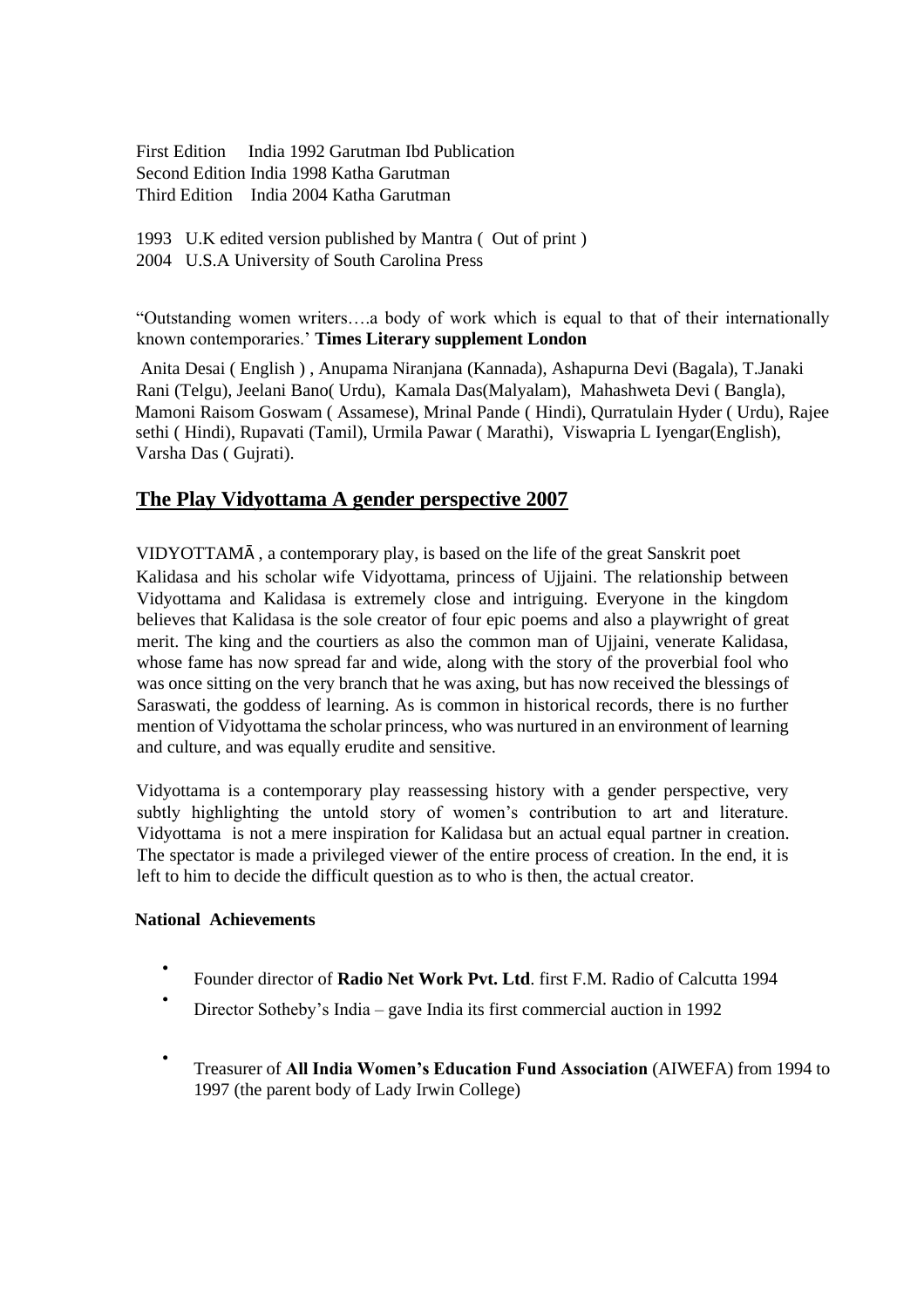- Returning officer for **AIWEFA** and Governing Body of **Lady Irwin College** election in 1997
- **Fund-raiser** for an international meet for women in October 1998 -'Women on the March',
- Adviser for **CAPART** for Gramshree Mela Committee in 1987-1988
- Adviser India Habitat Centre New Delhi 1989 - 1992
- Adviser for **Dayawati Modi Kavi Shekhar Samman** from 1994 to 1997
- Member Board of Governors **Mody Institute of Education and Research**,1999 to 2002, Laxmangarh, Rajasthan, which provides quality education exclusively for girl students from class III to Engineering Degree level courses.
- Received **Vijya Raje Scindia Award** For Excellence 2007
- Member international Committee on Integral Humanism **Mahabodhi** Society
- Vice President **Mahabodhi** Society 2009-2011
- Founding member **United Ways** New Delhi and NCR Region 2008
- Co –edited book Viddyottama and Kalidas (Hindi) 2010
- Vidyasagar ( Hon. DLitt) Vikram Shila Hindi VidyaPeeth 2013
- Viddyottama a workshop in Bhartiya Vidya Bhawan New Delhi 2015
- Co-organizer Win India 2013-16

#### **International Experience**

- Organized podium discussions at Frankfurt Book Fair 1986
- Actively involved with establishing UK Save A Child Trust since 1987
- Actively raised funds in U.K for Indian children 1989-2004
- Japan 2000 Represented India in a meeting with Reverend Uchida in Tokyo.
- Participated in GOPIO meet in Zurich 2000
- Participated as an observer in UN Peace meet August 2000
- Peace Delegation Rev.Uchida Kyoto Japan 2003
- Delegate Occupational Health Conference Bangkok 2003
- Organizer Two Decades of service Divya Chaya Trust Uk Nehru Center 2004
- Head of Fund raising and N.G..O Committee Women Work & Health 2005
- A study tour to Pakistan to explore a Saarc Cultural Centre 2005
- Selected among the three hundred inspirational women by Asha Foundation U.K